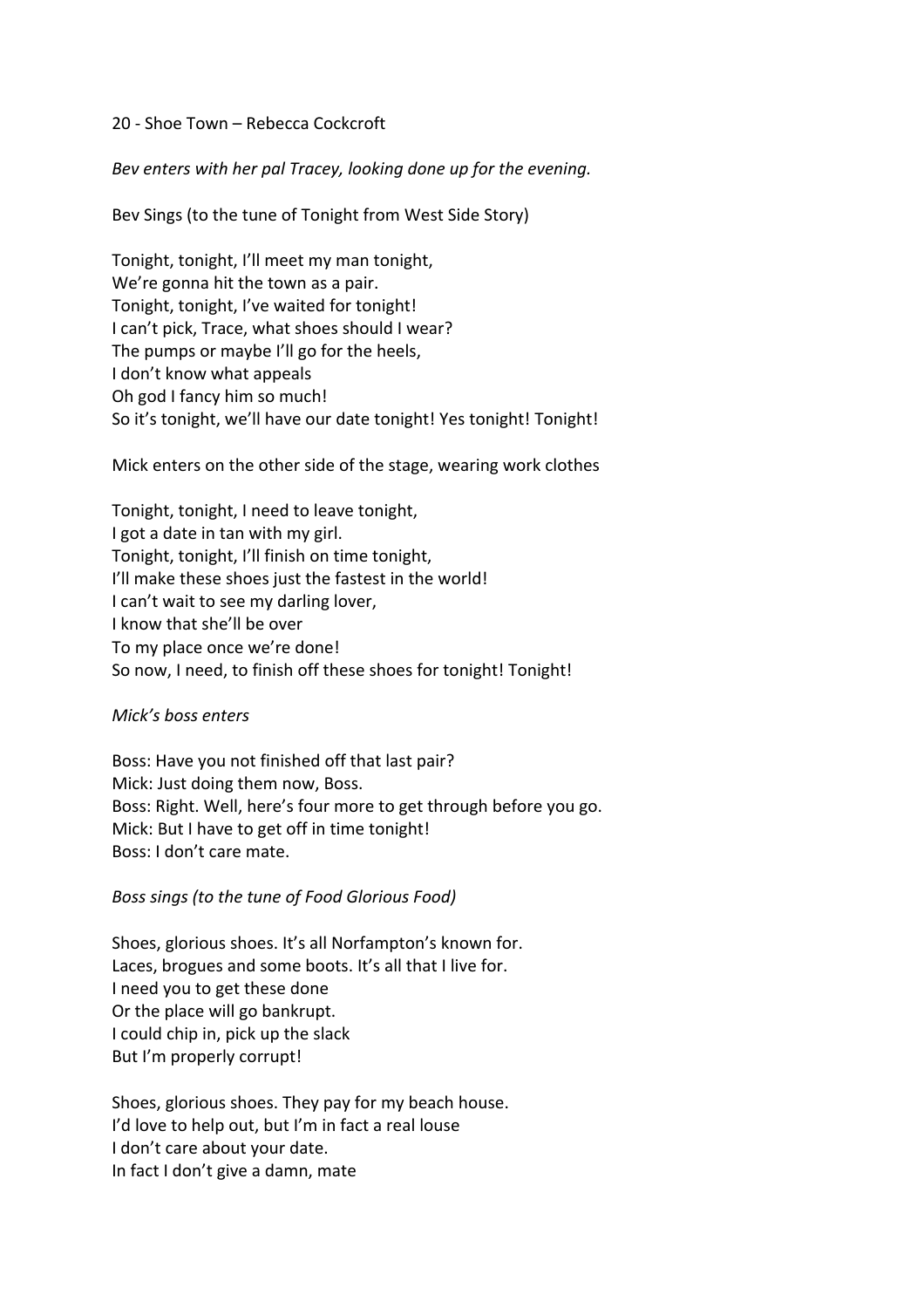Just get the sodding work done I don't care if you clock off late!

Shoes, glorious shoes, wonderful shoes! Glorious shoes!

### *Bev continues to prepare herself with Tracey's help.*

Tracey: So what's this guy's name then? Bev: Mick Tracey: How long you been seeing him? Bev: This will be our third date. I love him, Trace. He ain't like all them others – he's got a solid job, and he doesn't live with his mam.

#### *Bev sings – to the tune of I Wanna Dance With Somebody*

I've been in love, with guys before but Mick, he is the one. He works with laces, and punches holes, And he makes me feel so strong. That said, he is a little lax On making sure he makes it to dates on time. So tonight I'll dump his ass If the clock starts to chime…

9 o'clock and I'm out love, I ain't gonna hang around no, 9 o'clock and I'm out love I ain't waiting for no one.

# *Back to the factory, Mick is working hard to get the shoes made in time, but he's fighting a losing battle. His pals Tom and Alice pop up.*

## *Tom & Alice To the tune of Under Pressure*

We can help you, Mick please let us help Let your friends help you We are right here.

We can help you You can't do this alone Let us give you a hand We want to help out.

Our boss is a dick, and we know it so well Don't let him ruin, what could be so swell! Tonight, let us help you!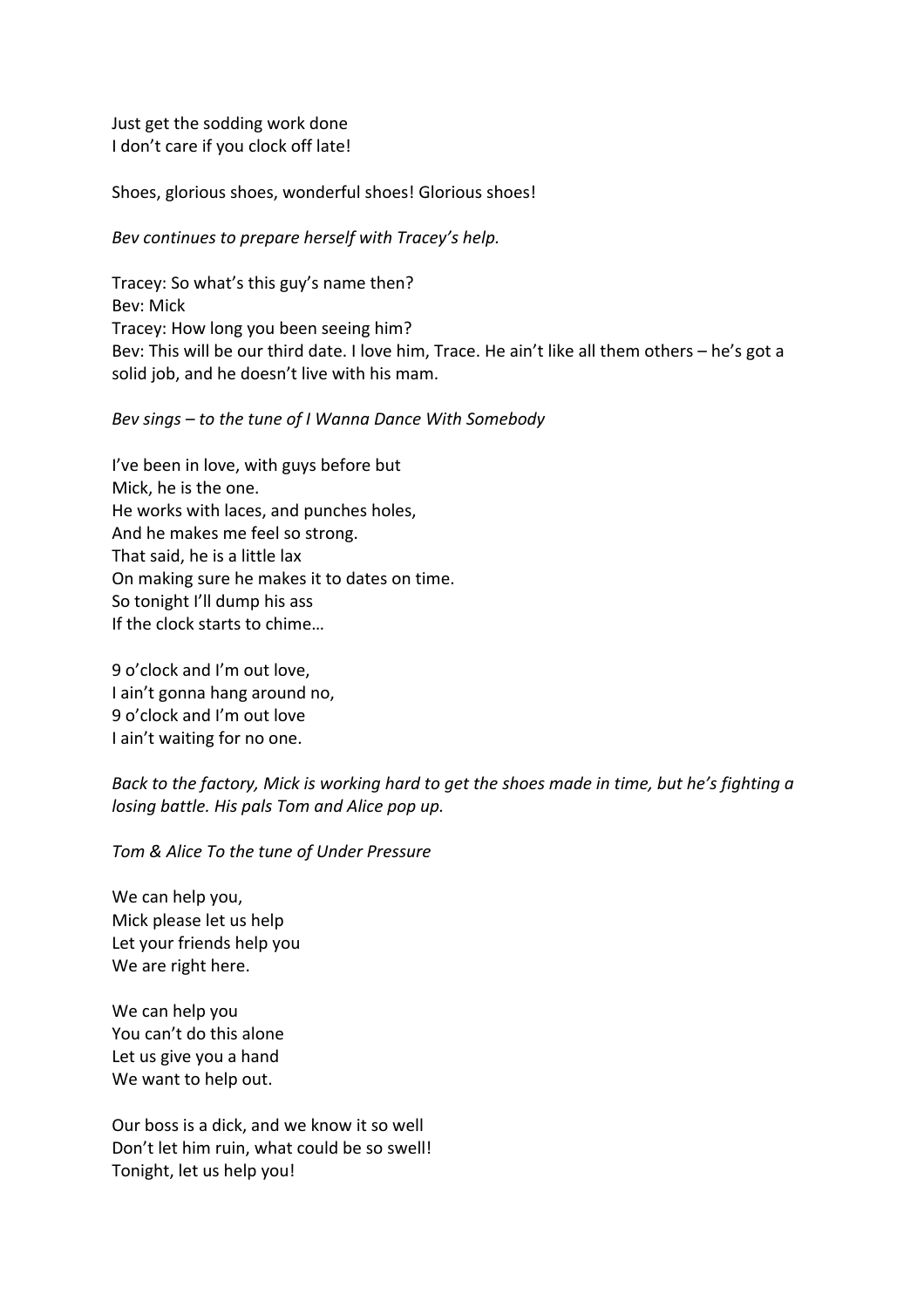Pass us that stay, we will cut out!

Mick: You guys would do that, for me? Tom: Of course, we know how much you love Bev. We don't want to see you lose another girl because you can't get to the dates on time. Alice: You've got this Mick. Come one, let's crack on.

*Bev, stood outside All Saints Church, freezing in her short dress, alone.*

*To the tune of Bridge Over Troubled Water*

Bev: When it's cold And I'm alone. When all my friends are out And I'm waiting again

I head for town Oh, where lights are bright And friends are all around

Go to Bridge Street for entertainment Clubs and bars so loud Go to Bridge Street for entertainment I will go to town.

Mick is late again. It's nearly 9. I only have so much patience For a man who's late.

I'll give him 5 Oh before I go And see my friends down there

Off to Bridge Street for consolation I will dance and sing Off to Bridge Street for consolation I will get so drunk!

(In the uplifting finally piano solo, Mick arrives)

Mick: Steady on Bev my girl Don't run off! I'm here, and I Got here before 9.